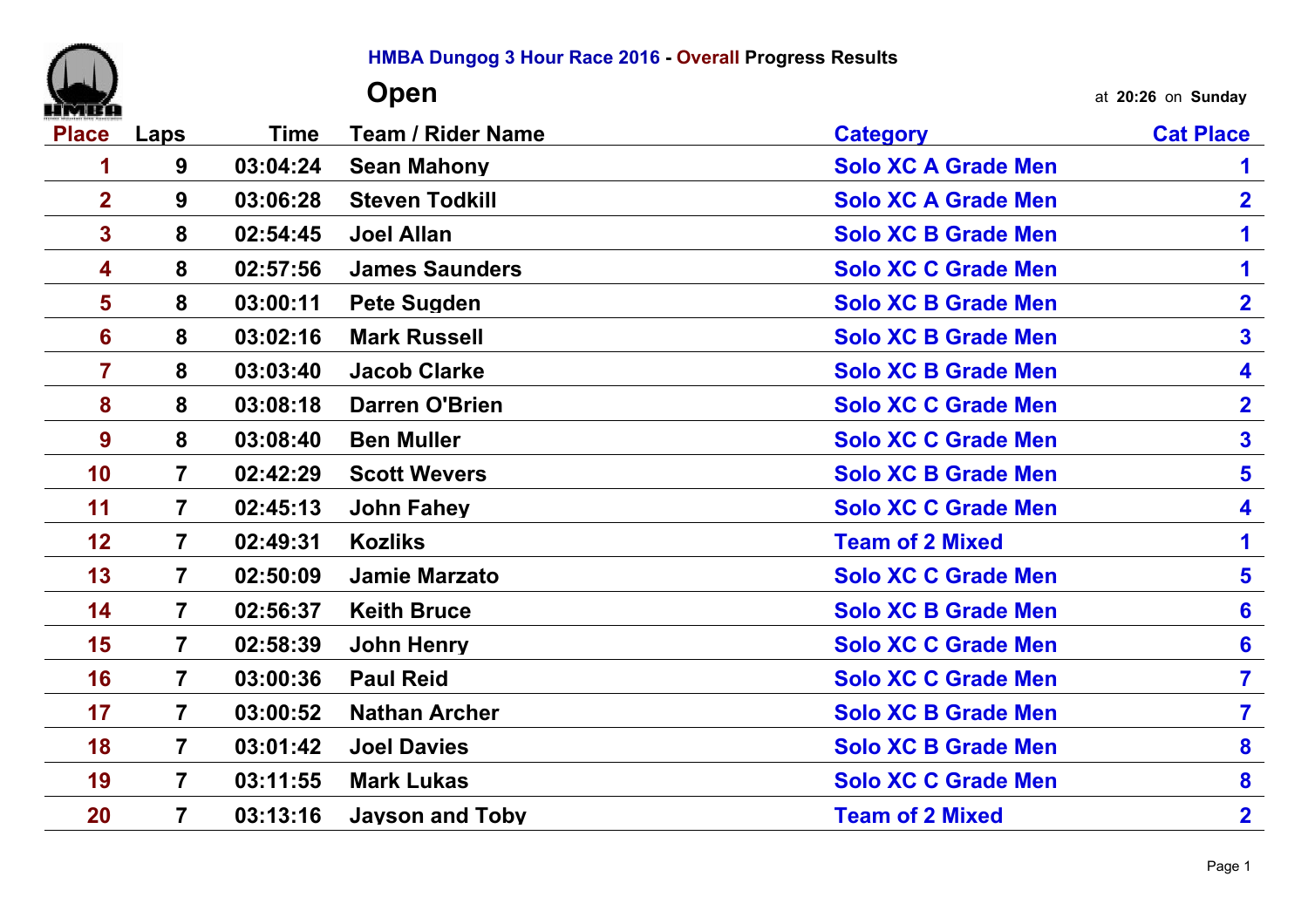|              |      |             | <b>HMBA Dungog 3 Hour Race 2016 - Overall Progress Results</b> |                              |                         |
|--------------|------|-------------|----------------------------------------------------------------|------------------------------|-------------------------|
|              |      |             | Open                                                           |                              | at 20:26 on Sunday      |
| <b>Place</b> | Laps | <b>Time</b> | <b>Team / Rider Name</b>                                       | <b>Category</b>              | <b>Cat Place</b>        |
| 21           | 7    | 03:25:45    | <b>Shane and Jarrad</b>                                        | <b>Team of 2 Mixed</b>       | 3                       |
| 22           | 6    | 02:26:45    | <b>Steven Pryor</b>                                            | <b>Solo XC C Grade Men</b>   | 9                       |
| 23           | 6    | 02:37:15    | <b>Joel Skelton</b>                                            | <b>Solo XC C Grade Men</b>   | 10                      |
| 24           | 6    | 02:49:56    | The Philippa's                                                 | <b>Team of 2 Mixed</b>       | 4                       |
| 25           | 6    | 02:53:16    | <b>Joel Wevers</b>                                             | <b>Solo XC C Grade Men</b>   | 11                      |
| 26           | 6    | 02:57:50    | <b>Matt and Sarah</b>                                          | <b>Team of 2 Mixed</b>       | $5\phantom{1}$          |
| 27           | 6    | 02:58:27    | <b>Anthony Edwards</b>                                         | <b>Solo XC D Grade Men</b>   | 1                       |
| 28           | 6    | 03:10:18    | <b>Sue Tripney</b>                                             | <b>Solo XC C Grade Women</b> | 1                       |
| 29           | 6    | 03:10:47    | <b>Matt and Anna</b>                                           | <b>Team of 2 Mixed</b>       | 6                       |
| 30           | 6    | 03:11:04    | <b>John Carr</b>                                               | <b>Solo XC C Grade Men</b>   | 12                      |
| 31           | 6    | 03:12:46    | <b>Andrew Hodgson</b>                                          | <b>Solo XC C Grade Men</b>   | 13                      |
| 32           | 5    | 02:08:05    | anthony lloyd-jones                                            | <b>Solo XC C Grade Men</b>   | 14                      |
| 33           | 5    | 02:22:50    | <b>Angus Kirkpatrick</b>                                       | <b>Solo XC B Grade Men</b>   | 9                       |
| 34           | 5    | 02:22:53    | <b>Scott Campbell</b>                                          | <b>Solo XC B Grade Men</b>   | 10                      |
| 35           | 5    | 02:31:14    | <b>Adam Fawcett</b>                                            | <b>Solo XC D Grade Men</b>   | $\overline{\mathbf{2}}$ |
| 36           | 5    | 02:59:05    | <b>Alissa Rogers</b>                                           | <b>Solo XC A Grade Women</b> | 1                       |
| 37           | 4    | 01:57:40    | <b>Andrew Hardy</b>                                            | <b>Solo XC D Grade Men</b>   | $\mathbf{3}$            |
| 38           | 4    | 02:20:58    | <b>Lynette Fahey</b>                                           | <b>Solo XC C Grade Women</b> | $\overline{2}$          |
| 39           | 4    | 02:34:57    | <b>Carter Boys</b>                                             | <b>Team of 2 Mixed</b>       | $\overline{\mathbf{7}}$ |
| 40           | 4    | 03:01:33    | <b>Karen Carter</b>                                            | <b>Solo XC D Grade Women</b> | 1                       |